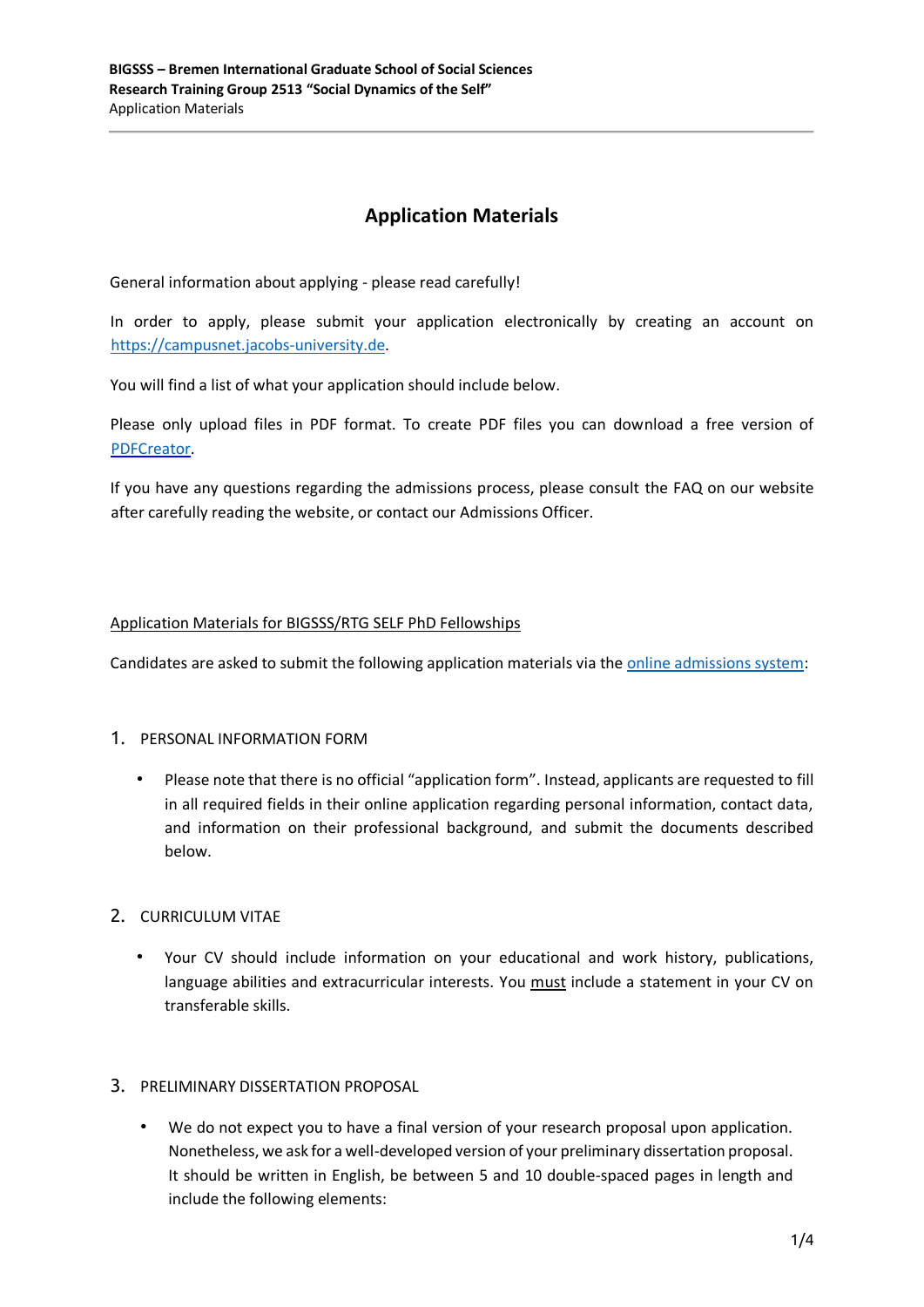- (1) Summary
- (2) State of research (highlighting theoretical and empirical debates on your topic and deficits in the literature that your project would address)
- (3) Your research experience/competence in the field
- (4) Objectives, methods and work plan (be very specific about the methods used and the stages of the work plan)
- (5) Bibliography
- Please note: By submitting your application, you consent to have your dissertation proposal checked for plagiarism.

## 2. ONE-PAGE PROPOSAL ABSTRACT

• Please provide a one-page (double-spaced) abstract of your dissertation proposal.

## 3. STATEMENT OF PURPOSE

- Your statement of purpose (max. 2 double-spaced pages) should provide a clear picture of your academic and professional interests, background, and career plans. It should also describe how your interests fit in with the BIGSSS/RTG SELF PhD program and the selected project line(s).
- You must indicate 1-3 potential supervisor(s) from the RTG for your proposal. Please be sure to check the webpages of the BIGSSS/RTG SELF project lines for guidance concerning potential supervisors. Please note that you should not contact the potential supervisors directly. Instead, it is sufficient that you indicate their names in your Statement of Purpose and list them in our online admissions system. We will review your choice(s) during the application process.
- Should you have specific questions regarding who to choose, we advise that you forward your question to our Admissions Officer who will then consult within BIGSSS in order to ensure that you get the feedback you need.

#### 4. STATEMENT OF SKILLS AND EXPERIENCE WITH METHODS OF EMPIRICAL SOCIAL RESEARCH

• Please provide information on your knowledge of research methods (including methods courses taken).

Applicants from disciplines with little or no standard methods training should provide other pertinent information on relevant research skills. Statements must have a length of at least 1/2 a double-spaced page.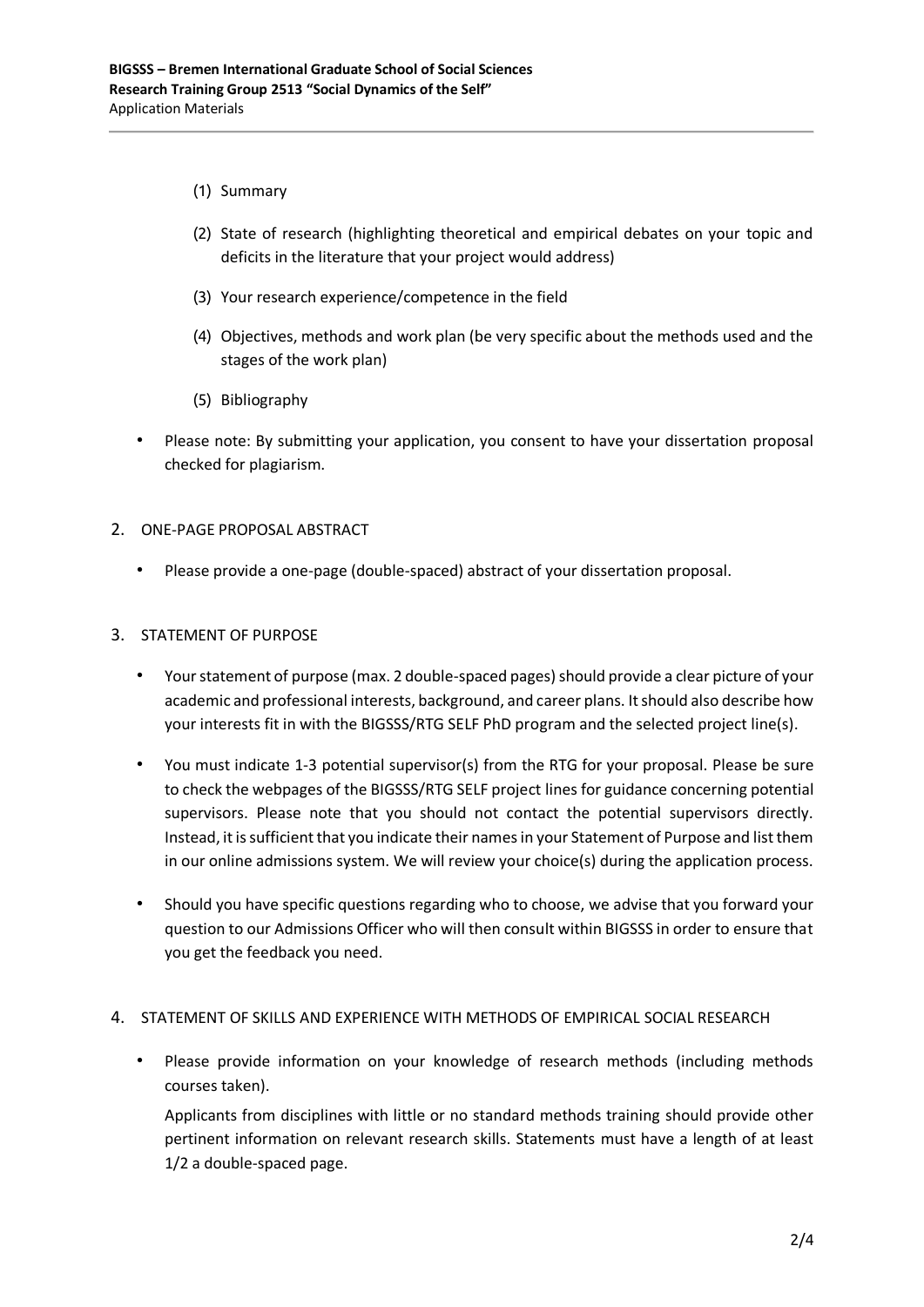## 5. MA/BA/DIPLOM/MAGISTER CERTIFICATES

• Please provide a pdf-document of each degree certificate earned, e.g. Bachelor and Master (max. 4 documents). If a certificate is not issued in English or German, provide a certified German or English translation. If you are shortlisted we will ask you to bring a notarized (or officially certified) photocopy of your original certificates and of the English or German translation.

# 6. UNIVERSITY GRADE TRANSCRIPTS

- Please provide pdf-documents (max. 4 documents) of your official grade transcripts. If work is in progress, you should submit a supplementary transcript at the end of the term. If a transcript is not issued in English or German, provide a certified German or English translation.
- If you are shortlisted we will ask you to bring a notarized (or officially certified) photocopy of your original transcripts and of the English or German translation.

# 7. CERTIFICATION OF ENGLISH PROFICIENCY

- We require proof of high C1-level English language skills or the equivalent. Please upload a certification of English proficiency in our online admissions system. For TOEFL scores, upload a copy of your personal score report – do not use the institutional code. Equivalent IELTS and CAE scores are also accepted. All scores must be officially reported and valid. (Please note that TOEFL and IELTS scores are valid for 2 years only.)
	- o Scores: TOEFL: paper-based 600, computer-based 250, internet-based 100 IELTS: Band 7.5 Cambridge Certificate: pass CAE
- Exempt from the English proficiency requirement are applicants who are native speakers of English or who have received either their Hochschulzugangsberechtigung (e.g. passed their Alevels) or earned a higher educational degree at an institution where the language of instruction is English.

# 8. TWO RECENT LETTERS OF RECOMMENDATION

• Request these from persons who are qualified to evaluate your academic and professional qualifications, familiar with your academic achievement and in a position to assess your